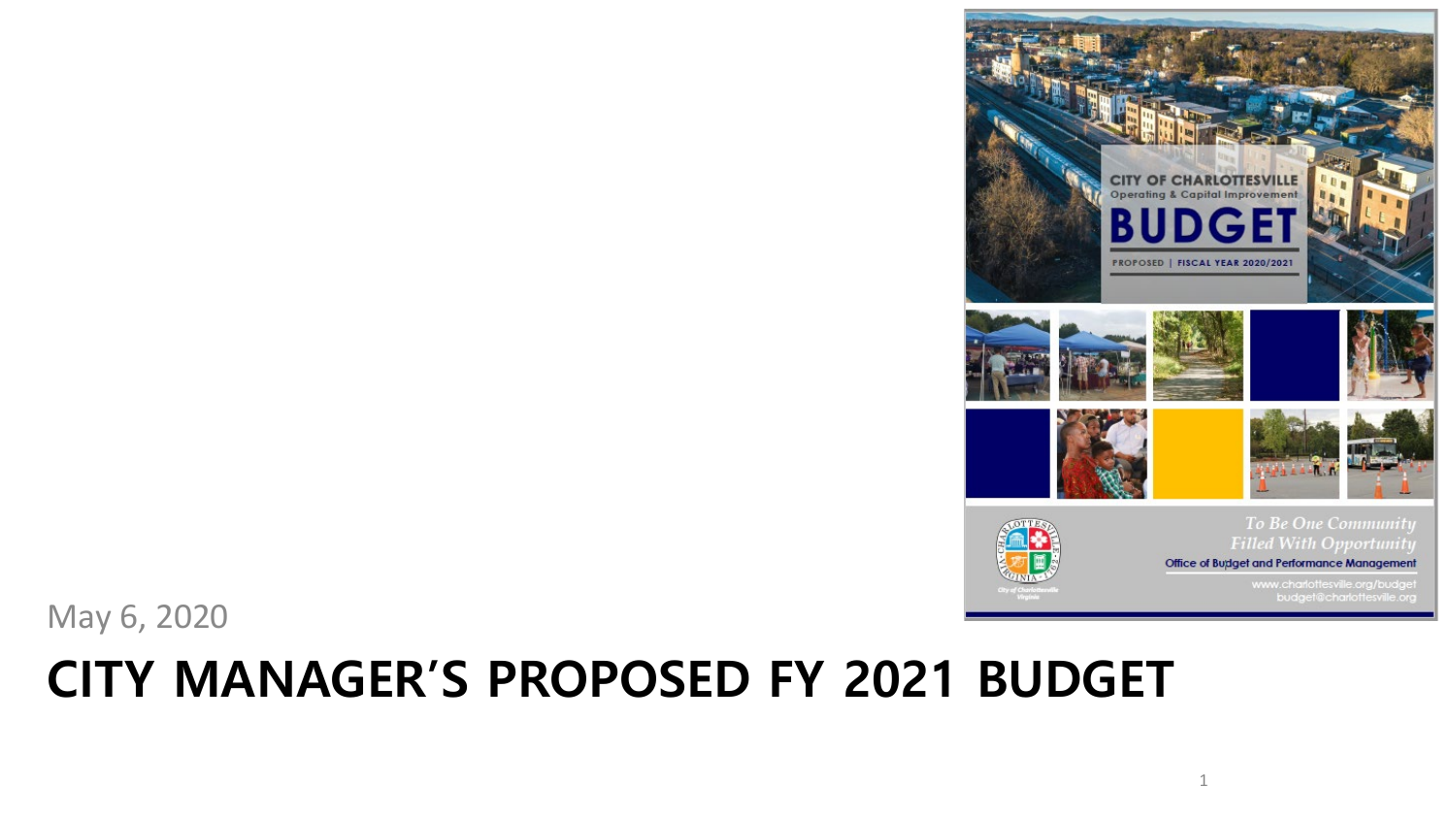# FY 2021 General Fund Budget

## **FY21 Original Proposed Budget \$196,620,521 FY21 Revised Proposal \$191,195,873 FY21 Revenue Decrease (\$5,424,648)**

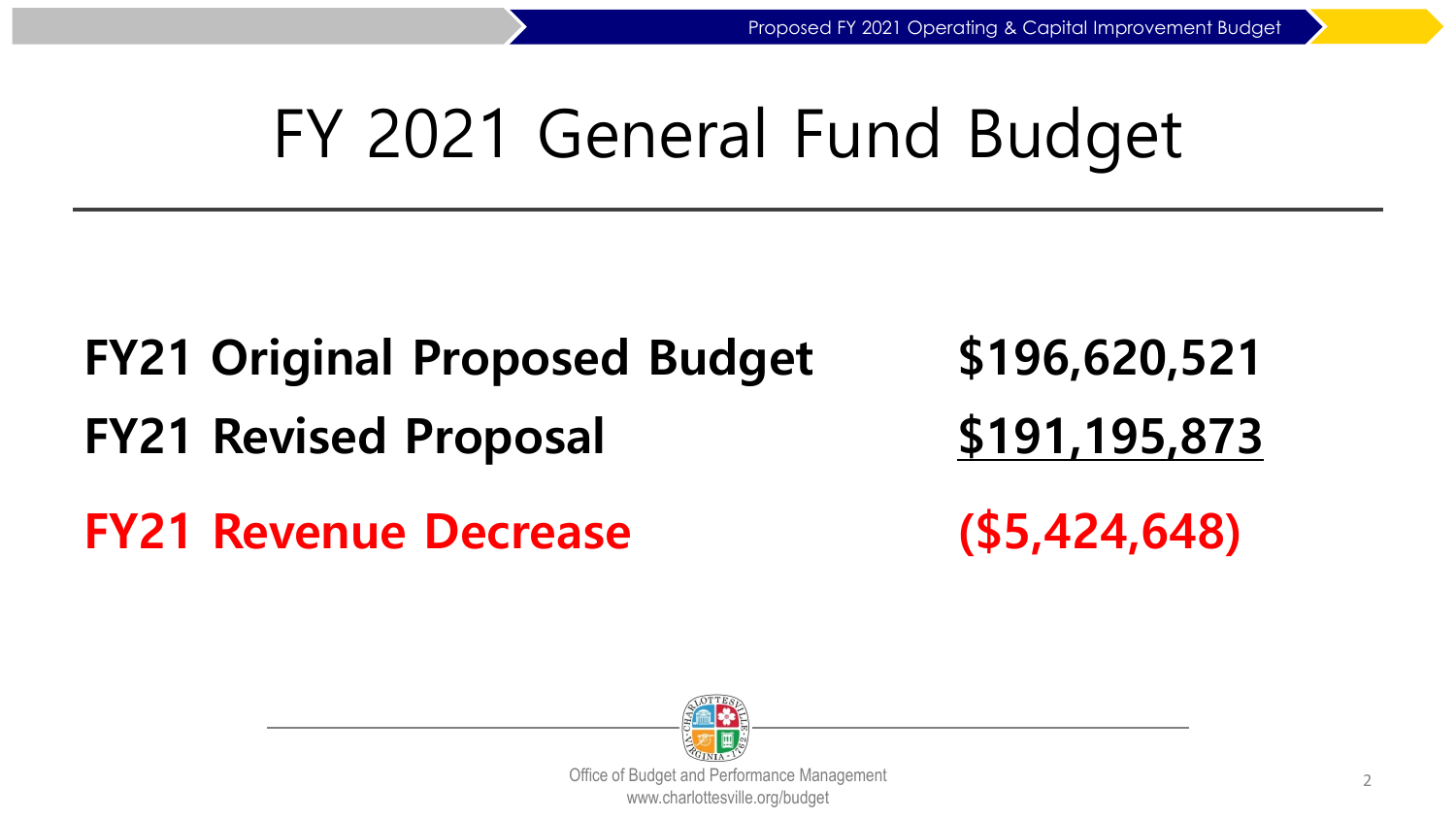### FY 2021 General Fund Revenues

- FY21 Tax Rates to remain at the same rates as FY20.
- FY21 Tax Revenue Decreases
	- Sales Tax FY21 Decrease  $=$  (\$853,294)
	- Meals Tax FY21 Decrease  $=$  (\$850,387)
	- Lodging Tax FY21 Decrease  $=$  (\$617,279)
- Business & Professional Licenses Decrease = (\$2,075,000)
- State Revenue Decreases = (\$160,884)
- All Other Revenue Decreases = (\$865,304)

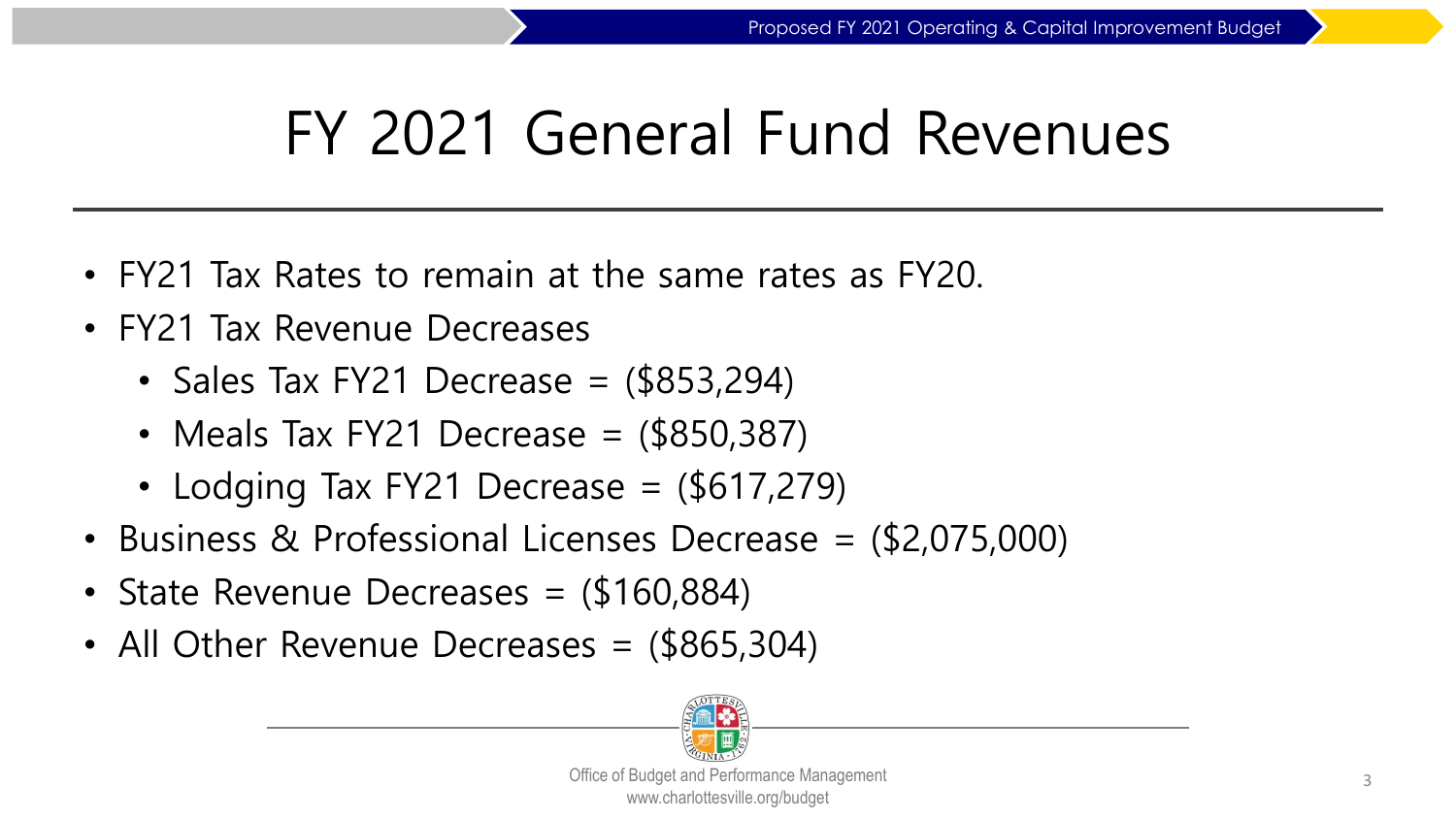### FY 2021 General Fund Expenditures

- Departmental Budgets to remain at FY20 funding levels a \$2.6M decrease from FY21 Original Proposed
- Contribution to City Schools level from FY20 contribution a \$1.7M decrease from FY21 Original Proposed
- \$7.5M held as a reserve \$1.4M from changes in revenue and expenditures/ \$6.1M from deferment of cash funded Capital Projects
- Human Service Non-Profits FY21 Budget is level funded from FY20 and contains \$2,104,683 in unallocated Vibrant Community Fund dollars and \$154,446 in unallocated Arts and Culture funding.

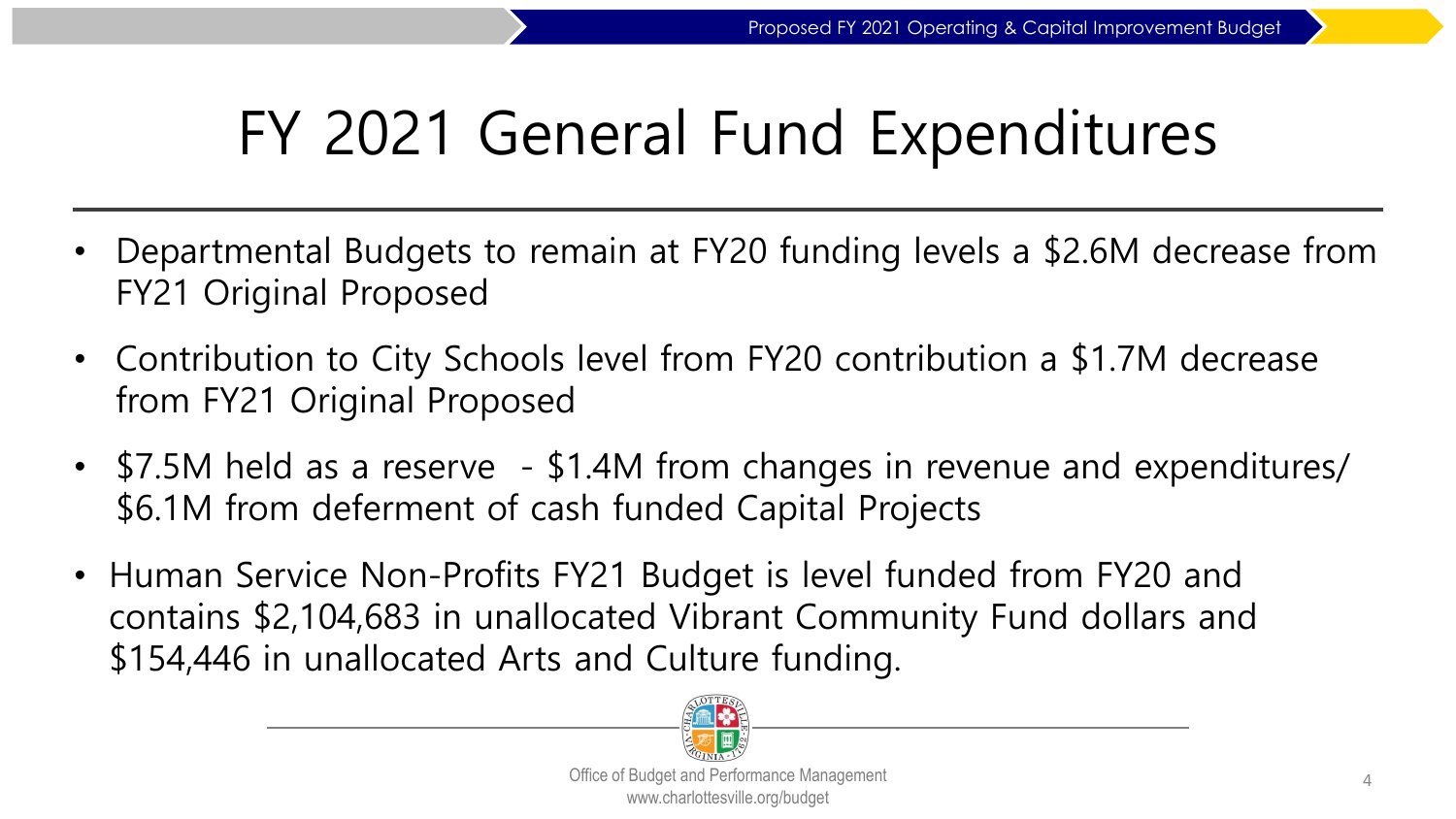# FY21 Capital Improvement Program

#### **FY 21 TOTAL PROPOSED CIP = \$25,794,842**

- **FY 2021 plans for bond funded projects as originally proposed**
	- District Court Project FY 21 and FY 22 allocations changed to align with County CIP
- **FY 2021 Cash Funded Projects have been deferred with few exceptions:**
	- Housing Vouchers continued funding for vouchers already issued to families
	- Schools Small Cap funding provided by CCS
	- Downtown Mall Infrastructure funded by revenue from downtown mall vendor permits
	- Public Access TV funded by PEG fees which must be used only for this purpose

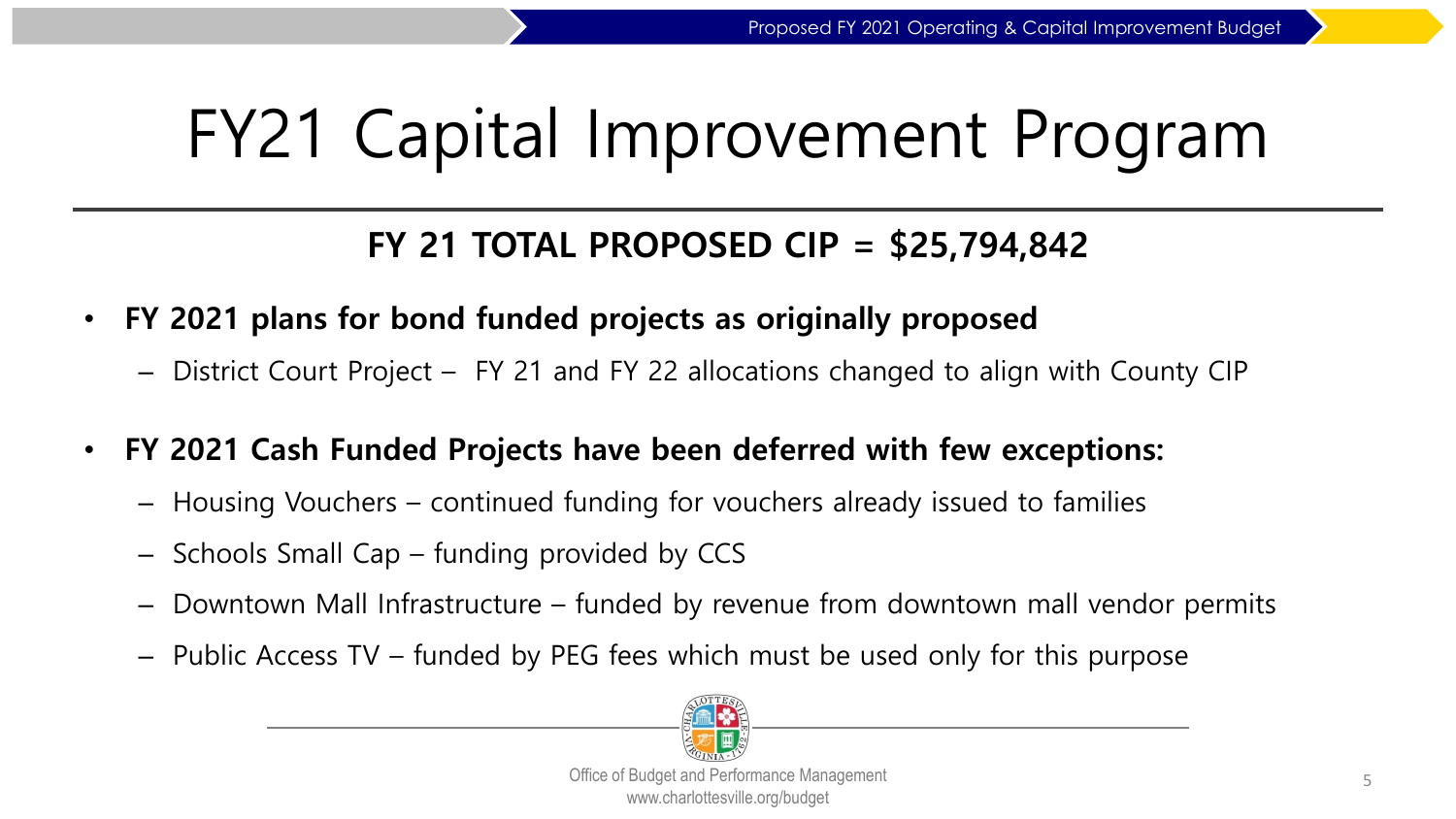### Additional Information and Considerations

- Vibrant Community Fund In the process of gathering additional information to help with the determination of funding amounts to meet the needs of our community. Allocations to be based upon the availability of funding and provision of services in the upcoming fiscal year.
- Budget Amendments (Timing will be based upon the economy)
- Budget Updates (Conducted on a monthly basis and discussed with Council; Internal review of revenues and expenditures will occur on a weekly basis)

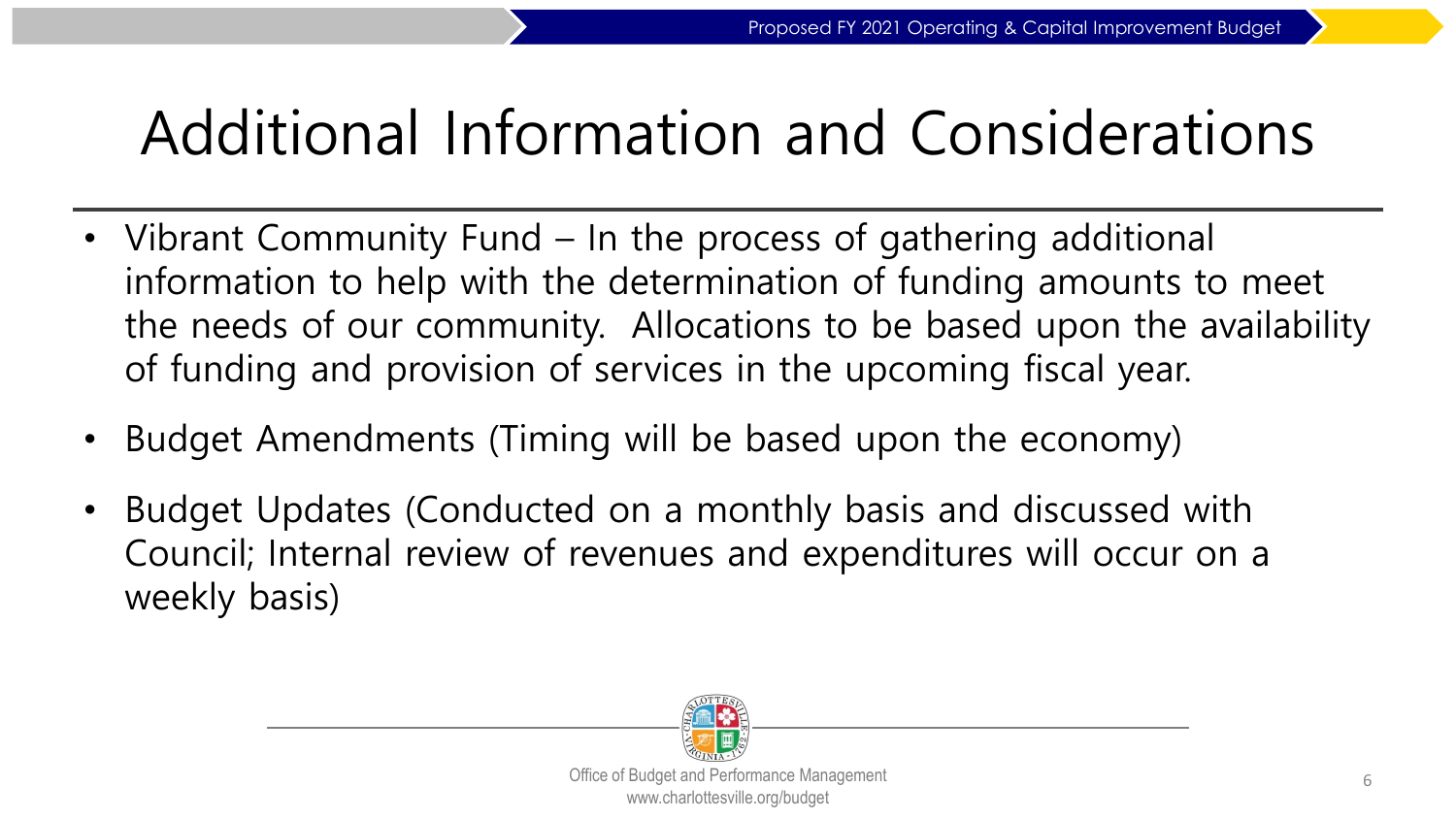#### Discussion Points

• Additional Funding for City Schools

• City's Capital Improvement Program as presented

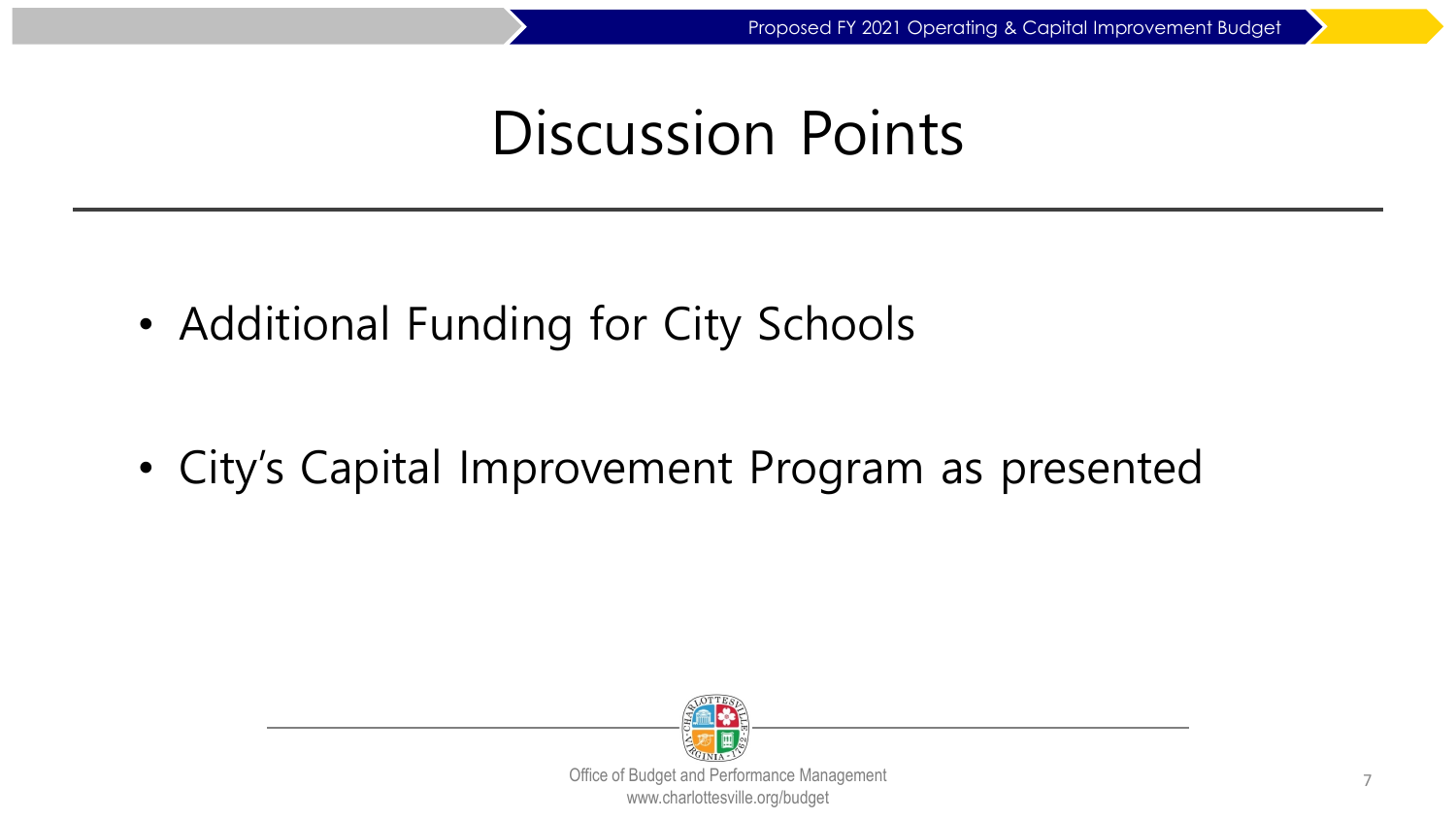#### Budget Calendar

**May 6, 2020: City Council Budget Work Session**, 4:00pm, Virtual Meeting

FY 2021 Budget Discussions

#### **May 18, 2020: Public Hearing on Budget/First Reading**, 6:30pm, Virtual Meeting

Budget Public Hearing on Revised FY 2021 Proposed Budget

# **June 1, 2020: Budget Approval** by City Council, 6:30pm, Location TBD